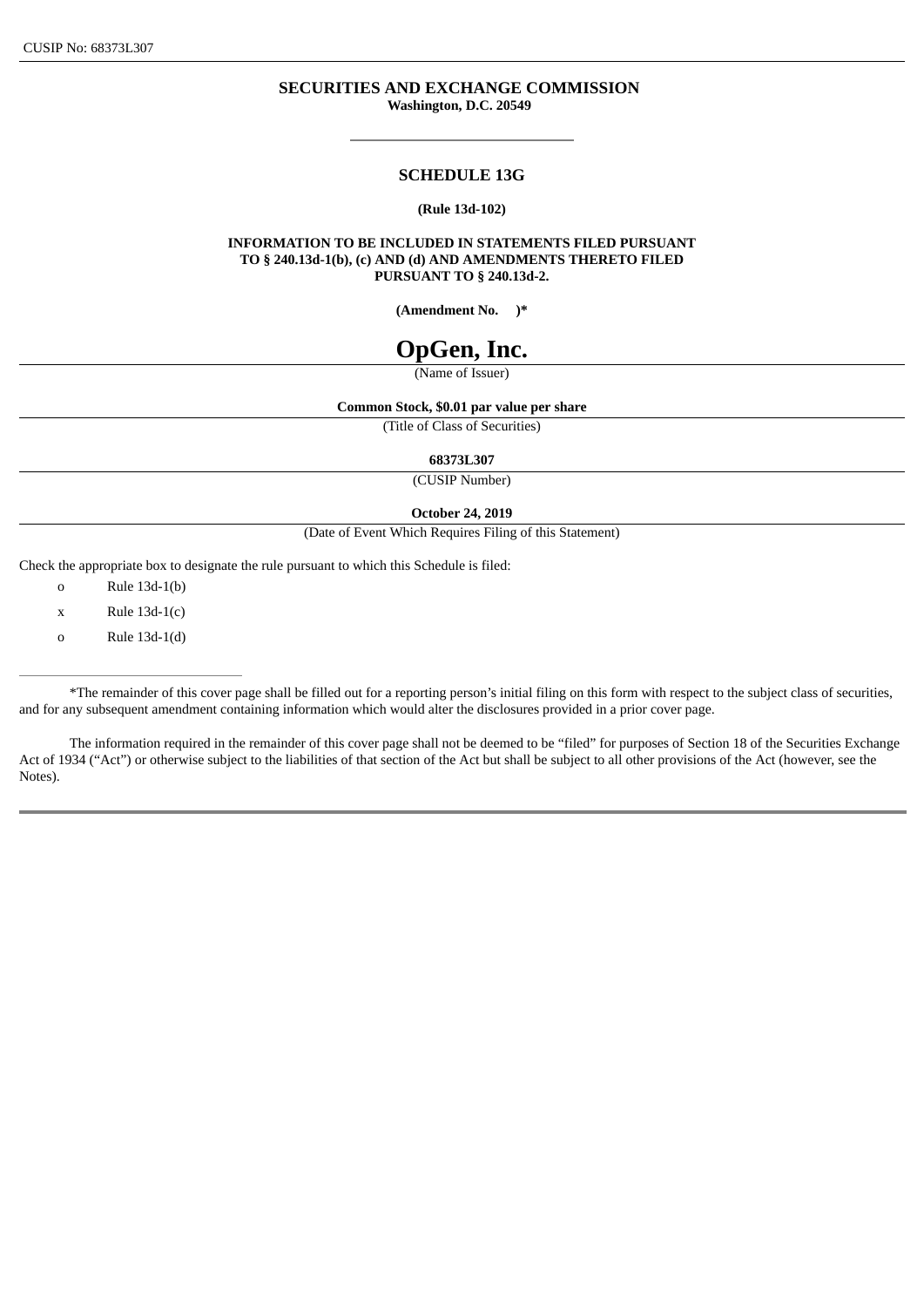| (1)                                                                                        | Names of Reporting Persons<br>CVI Investments, Inc.                                       |              |                                            |  |  |  |  |
|--------------------------------------------------------------------------------------------|-------------------------------------------------------------------------------------------|--------------|--------------------------------------------|--|--|--|--|
| (2)                                                                                        | Check the Appropriate Box if a Member of a Group (See Instructions)<br>(a)<br>$\mathbf 0$ |              |                                            |  |  |  |  |
|                                                                                            | (b)                                                                                       | $\mathbf{o}$ |                                            |  |  |  |  |
| (3)                                                                                        | <b>SEC Use Only</b>                                                                       |              |                                            |  |  |  |  |
| (4)                                                                                        | Citizenship or Place of Organization<br>Cayman Islands                                    |              |                                            |  |  |  |  |
| Number of<br><b>Shares</b><br>Beneficially<br>Owned by<br>Each<br>Reporting<br>Person With |                                                                                           | (5)          | Sole Voting Power<br>$\boldsymbol{0}$      |  |  |  |  |
|                                                                                            |                                                                                           | (6)          | Shared Voting Power **<br>200,000          |  |  |  |  |
|                                                                                            |                                                                                           | (7)          | Sole Dispositive Power<br>$\boldsymbol{0}$ |  |  |  |  |
|                                                                                            |                                                                                           | (8)          | Shared Dispositive Power **<br>200,000     |  |  |  |  |
| (9)                                                                                        | Aggregate Amount Beneficially Owned by Each Reporting Person<br>200,000                   |              |                                            |  |  |  |  |
| (10)                                                                                       | Check Box if the Aggregate Amount in Row (9) Excludes Certain Shares (See Instructions) o |              |                                            |  |  |  |  |
| (11)                                                                                       | Percent of Class Represented by Amount in Row (9)<br>5.8%                                 |              |                                            |  |  |  |  |
| (12)                                                                                       | Type of Reporting Person (See Instructions)<br>CO                                         |              |                                            |  |  |  |  |

<sup>\*\*</sup> Heights Capital Management, Inc. is the investment manager to CVI Investments, Inc. and as such may exercise voting and dispositive power over these shares.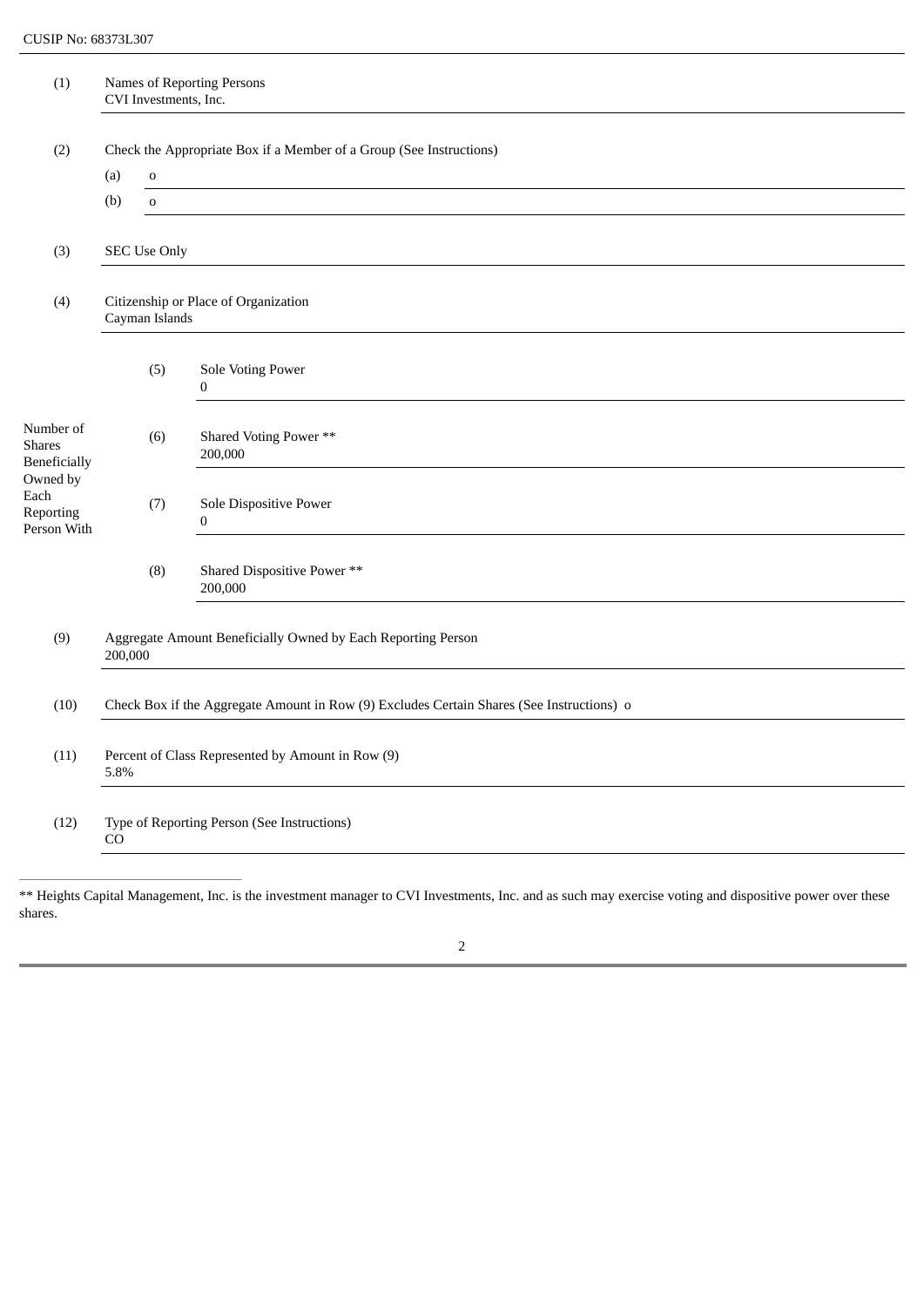| (1)                                                                                        | Names of Reporting Persons<br>Heights Capital Management, Inc.                            |             |                                          |  |  |  |  |
|--------------------------------------------------------------------------------------------|-------------------------------------------------------------------------------------------|-------------|------------------------------------------|--|--|--|--|
| (2)                                                                                        | Check the Appropriate Box if a Member of a Group (See Instructions)<br>(a)<br>$\mathbf 0$ |             |                                          |  |  |  |  |
|                                                                                            | (b)                                                                                       | $\mathbf 0$ |                                          |  |  |  |  |
| (3)                                                                                        | <b>SEC Use Only</b>                                                                       |             |                                          |  |  |  |  |
| (4)                                                                                        | Citizenship or Place of Organization<br>Delaware                                          |             |                                          |  |  |  |  |
|                                                                                            |                                                                                           | (5)         | Sole Voting Power<br>0                   |  |  |  |  |
| Number of<br><b>Shares</b><br>Beneficially<br>Owned by<br>Each<br>Reporting<br>Person With |                                                                                           | (6)         | Shared Voting Power **<br>200,000        |  |  |  |  |
|                                                                                            |                                                                                           | (7)         | Sole Dispositive Power<br>$\overline{0}$ |  |  |  |  |
|                                                                                            |                                                                                           | (8)         | Shared Dispositive Power **<br>200,000   |  |  |  |  |
| (9)                                                                                        | Aggregate Amount Beneficially Owned by Each Reporting Person<br>200,000                   |             |                                          |  |  |  |  |
| (10)                                                                                       | Check Box if the Aggregate Amount in Row (9) Excludes Certain Shares (See Instructions) o |             |                                          |  |  |  |  |
| (11)                                                                                       | Percent of Class Represented by Amount in Row (9)<br>5.8%                                 |             |                                          |  |  |  |  |
| (12)                                                                                       | Type of Reporting Person (See Instructions)<br>CO                                         |             |                                          |  |  |  |  |

<sup>\*\*</sup> Heights Capital Management, Inc. is the investment manager to CVI Investments, Inc. and as such may exercise voting and dispositive power over these shares.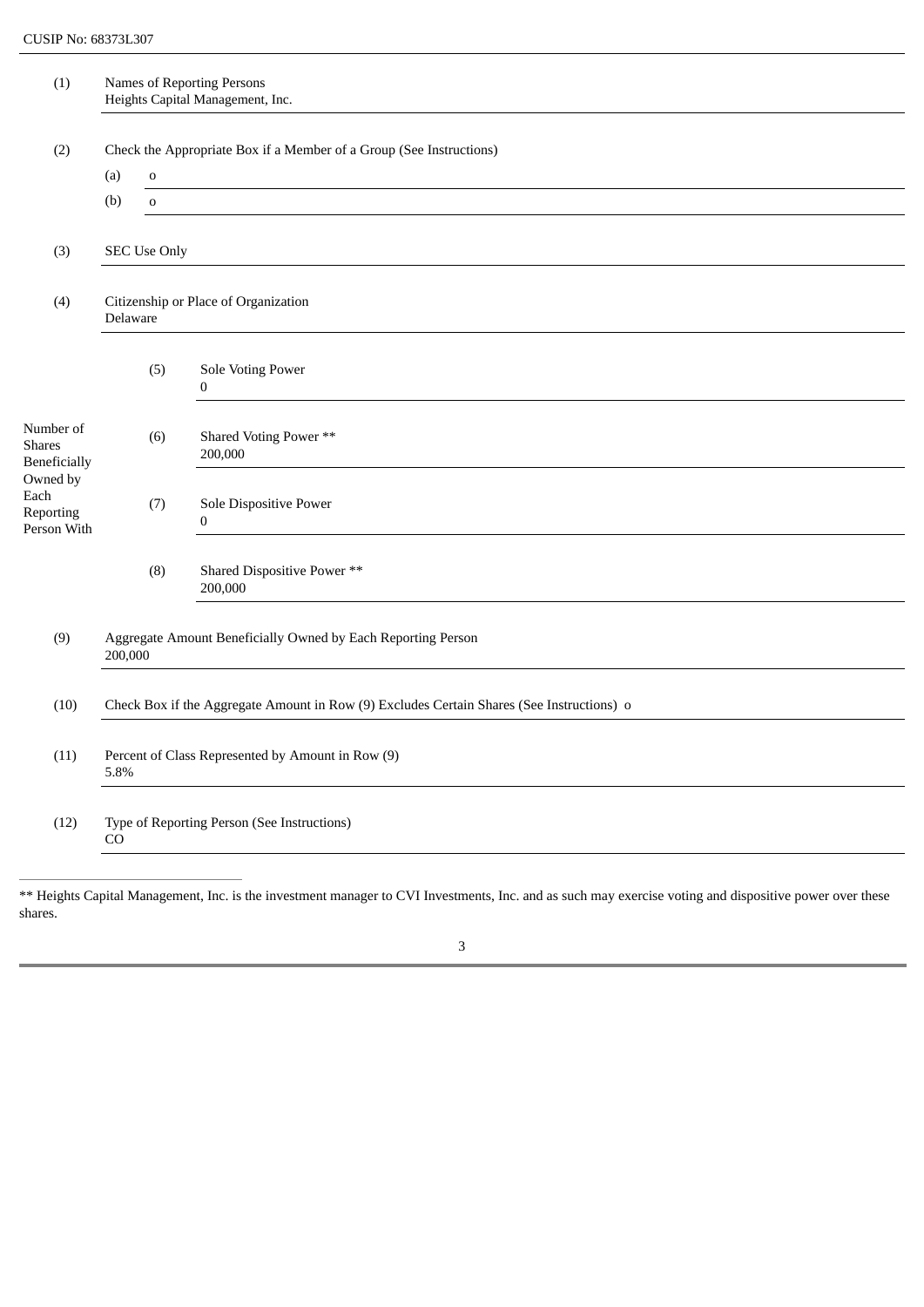| Item 1.                                                              |                   |                                                                                                                                                                                                                                                         |                                                                                                                                                                                                              |  |  |
|----------------------------------------------------------------------|-------------------|---------------------------------------------------------------------------------------------------------------------------------------------------------------------------------------------------------------------------------------------------------|--------------------------------------------------------------------------------------------------------------------------------------------------------------------------------------------------------------|--|--|
|                                                                      | (a)               |                                                                                                                                                                                                                                                         | Name of Issuer<br>OpGen, Inc. (the "Company")                                                                                                                                                                |  |  |
|                                                                      | (b)               |                                                                                                                                                                                                                                                         | Address of Issuer's Principal Executive Offices<br>708 Quince Orchard Rd., Suite 205, Gaithersburg, MD, 20878                                                                                                |  |  |
| Item $2(a)$ .                                                        |                   | Name of Person Filing<br>This statement is filed by the entities listed below, who are collectively referred to herein as "Reporting Persons," with respect to the shares<br>of common stock of the Company, \$0.01 par value per share (the "Shares"). |                                                                                                                                                                                                              |  |  |
|                                                                      |                   | (i)                                                                                                                                                                                                                                                     | CVI Investments, Inc.                                                                                                                                                                                        |  |  |
|                                                                      |                   | (ii)                                                                                                                                                                                                                                                    | Heights Capital Management, Inc.                                                                                                                                                                             |  |  |
| Item $2(b)$ .                                                        |                   | Address of Principal Business Office or, if none, Residence<br>The address of the principal business office of CVI Investments, Inc. is:                                                                                                                |                                                                                                                                                                                                              |  |  |
|                                                                      |                   | KY1-1104                                                                                                                                                                                                                                                | P.O. Box 309GT<br><b>Ugland House</b><br>South Church Street<br>George Town<br><b>Grand Cayman</b><br>Cayman Islands<br>The address of the principal business office of Heights Capital Management, Inc. is: |  |  |
| 101 California Street, Suite 3250<br>San Francisco, California 94111 |                   |                                                                                                                                                                                                                                                         |                                                                                                                                                                                                              |  |  |
| Item $2(c)$ .                                                        |                   | Citizenship<br>Citizenship is set forth in Row 4 of the cover page for each Reporting Person hereto and is incorporated herein by reference for each such<br>Reporting Person.                                                                          |                                                                                                                                                                                                              |  |  |
| Item $2(d)$                                                          |                   |                                                                                                                                                                                                                                                         | Title of Class of Securities<br>Common stock, \$0.01 par value per share                                                                                                                                     |  |  |
| Item $2(e)$                                                          |                   |                                                                                                                                                                                                                                                         | <b>CUSIP Number</b><br>68373L307                                                                                                                                                                             |  |  |
| Item 3.                                                              |                   | If this statement is filed pursuant to $\S$ 240.13d-1(b) or 240.13d-2(b) or (c), check whether the person filing is a:                                                                                                                                  |                                                                                                                                                                                                              |  |  |
|                                                                      | (a)               | $\mathbf 0$                                                                                                                                                                                                                                             | Broker or dealer registered under section 15 of the Act (15 U.S.C. 780).                                                                                                                                     |  |  |
|                                                                      | (b)               | o                                                                                                                                                                                                                                                       | Bank as defined in section 3(a)(6) of the Act (15 U.S.C. 78c).                                                                                                                                               |  |  |
|                                                                      | (c)               | o                                                                                                                                                                                                                                                       | Insurance company as defined in section 3(a)(19) of the Act (15 U.S.C. 78c).                                                                                                                                 |  |  |
|                                                                      | (d)               | o                                                                                                                                                                                                                                                       | Investment company registered under section 8 of the Investment Company Act of 1940 (15 U.S.C. 80a-8).                                                                                                       |  |  |
|                                                                      | (e)               | o                                                                                                                                                                                                                                                       | An investment adviser in accordance with $\S 240.13d-1(b)(1)(ii)(E);$                                                                                                                                        |  |  |
|                                                                      | (f)               | o                                                                                                                                                                                                                                                       | An employee benefit plan or endowment fund in accordance with $\S 240.13d-1(b)(1)(ii)(F);$                                                                                                                   |  |  |
|                                                                      | (g)               | o                                                                                                                                                                                                                                                       | A parent holding company or control person in accordance with §240.13d-1(b)(1)(ii)(G);                                                                                                                       |  |  |
|                                                                      | (h)               | o                                                                                                                                                                                                                                                       | A savings association as defined in Section 3(b) of the Federal Deposit Insurance Act (12 U.S.C. 1813);                                                                                                      |  |  |
|                                                                      | (i)               | o                                                                                                                                                                                                                                                       | A church plan that is excluded from the definition of an investment company under section $3(c)(14)$ of the Investment Company<br>Act of 1940 (15 U.S.C. 80a-3);                                             |  |  |
|                                                                      | (j)               | o                                                                                                                                                                                                                                                       | A non-U.S. institution in accordance with §240.13d-1(b)(1)(ii)(J);                                                                                                                                           |  |  |
|                                                                      | $\left( k\right)$ | ${\bf O}$                                                                                                                                                                                                                                               | Group, in accordance with Rule 13d-1(b)(1)(ii)(K). If filing as a non-U.S. institution in accordance with<br>§240.13d-1(b)(1)(ii)(J), please specify the type of institution:                                |  |  |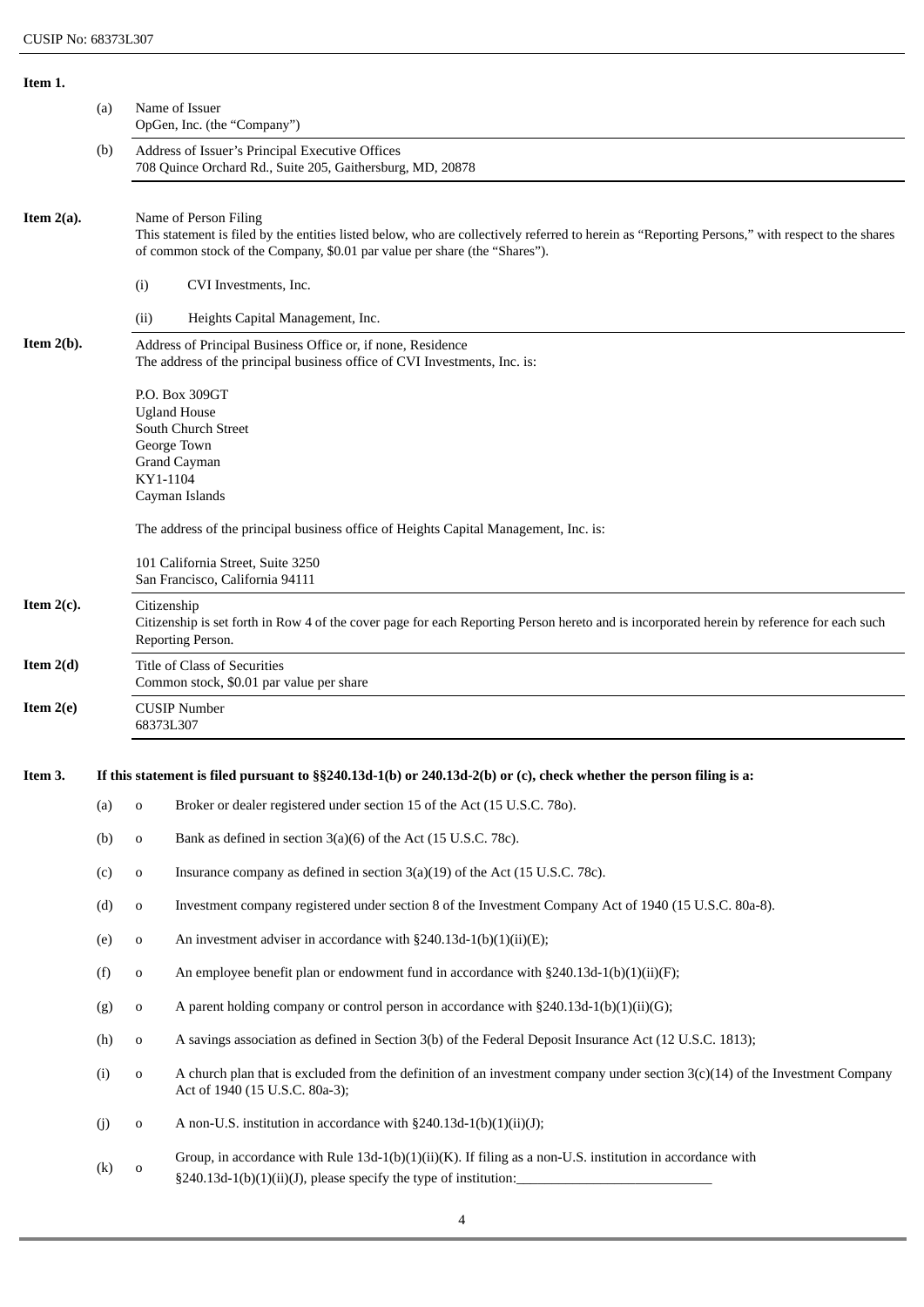#### **Item 4. Ownership**

Provide the following information regarding the aggregate number and percentage of the class of securities of the issuer identified in Item 1.

The information required by Items 4(a) – (c) is set forth in Rows 5 – 11 of the cover page for each Reporting Person hereto and is incorporated herein by reference for each such Reporting Person.

The Company's Prospectus (Registration No. 333-233775), filed on October 25, 2019, indicates there were 3,472,438 Shares outstanding (excluding Shares underlying warrants and pre-funded warrants issued at the same time) as of the completion of the offering of the Shares referred to therein.

Heights Capital Management, Inc., which serves as the investment manager to CVI Investments, Inc., may be deemed to be the beneficial owner of all Shares owned by CVI Investments, Inc. Each of the Reporting Persons hereby disclaims any beneficial ownership of any such Shares, except for their pecuniary interest therein.

# **Item 5. Ownership of Five Percent or Less of a Class**

If this statement is being filed to report the fact that as of the date hereof the reporting person has ceased to be the beneficial owner of more than five percent of the class of securities, check the following: o

#### **Item 6. Ownership of More than Five Percent on Behalf of Another Person**

Not applicable.

Item 7. Identification and Classification of the Subsidiary Which Acquired the Security Being Reported on By the Parent Holding Company **or Control Person**

Not applicable.

# **Item 8. Identification and Classification of Members of the Group**

Not applicable.

#### **Item 9. Notice of Dissolution of Group**

Not applicable.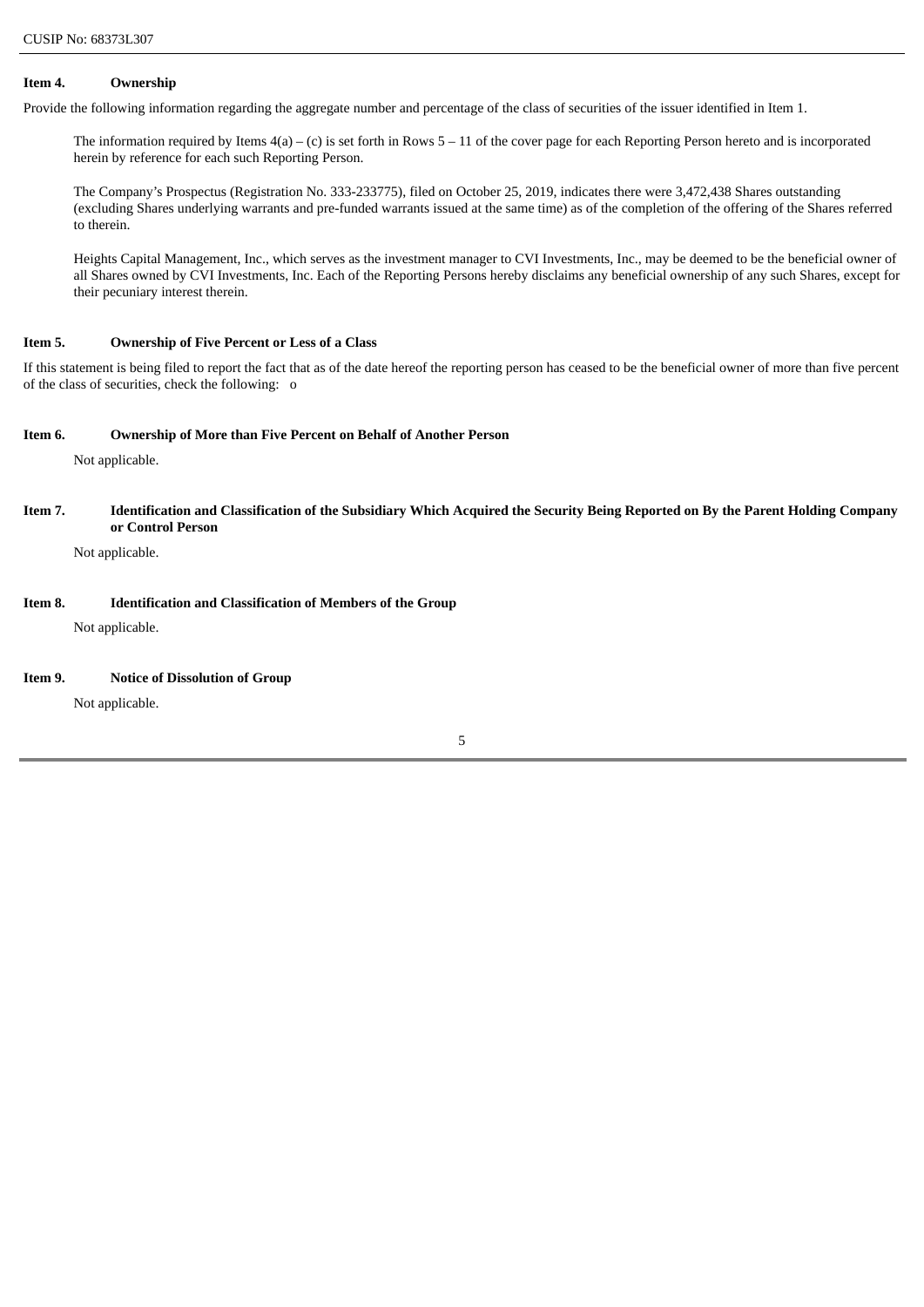#### **Item 10. Certification**

By signing below each of the undersigned certifies that, to the best of its knowledge and belief, the securities referred to above were not acquired and are not held for the purpose of or with the effect of changing or influencing the control of the issuer of the securities and were not acquired and are not held in connection with or as a participant in any transaction having that purpose or effect.

#### **SIGNATURES**

After reasonable inquiry and to the best of its knowledge and belief, each of the undersigned certifies that the information with respect to it set forth in this statement is true, complete, and correct.

Dated: November 1, 2019

By: Heights Capital Management, Inc. pursuant to a Limited Power of Attorney, a copy of which is attached as Exhibit I hereto

By: /s/ Brian Sopinsky

Name: Brian Sopinsky Title: Secretary

CVI INVESTMENTS, INC.  $\hfill$  HEIGHTS CAPITAL MANAGEMENT, INC.

By: /s/ Brian Sopinsky Name: Brian Sopinsky<br>Title: Secretary Secretary

6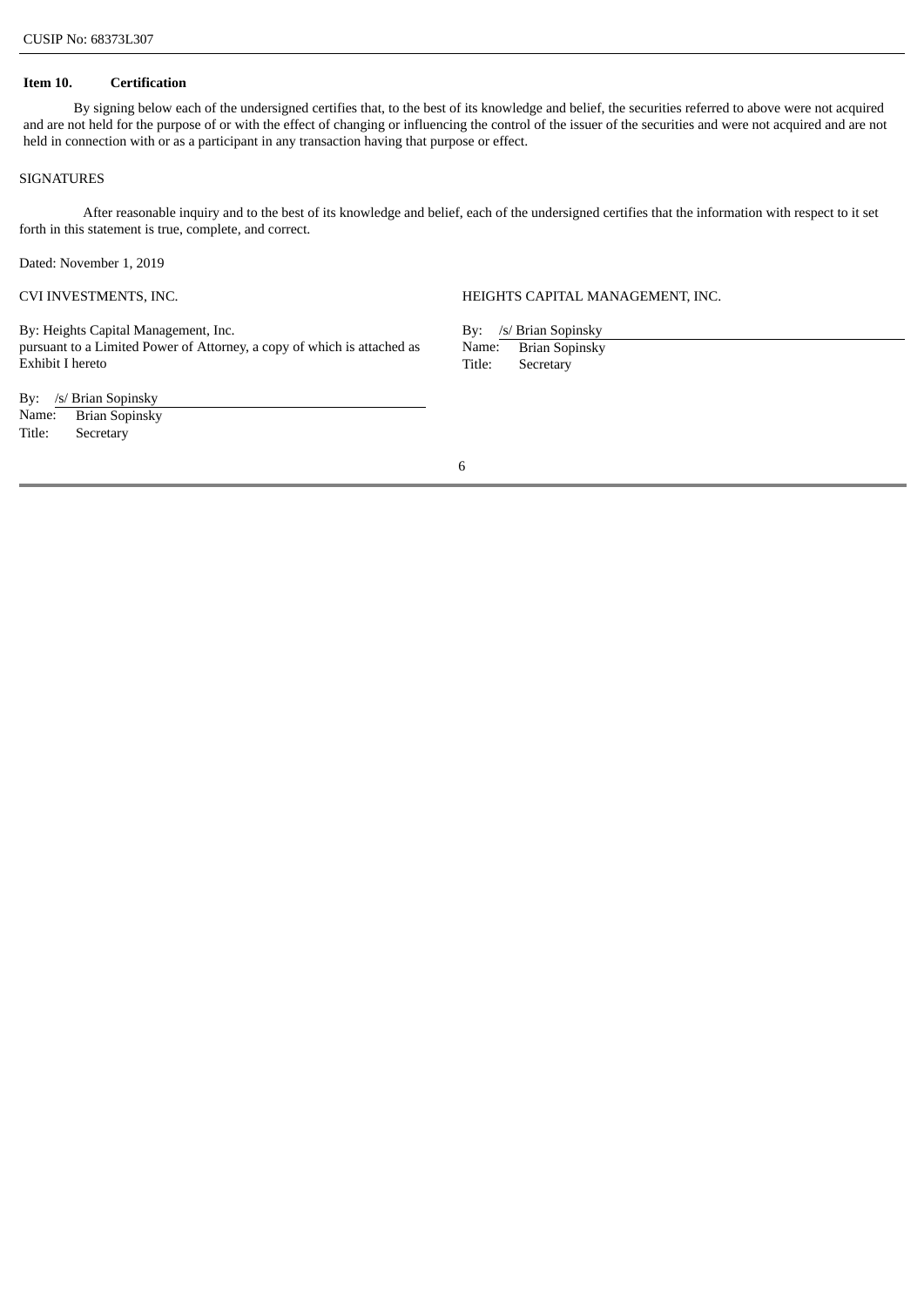# **EXHIBIT INDEX**

**EXHIBIT DESCRIPTION DESCRIPTION** I Limited Power of Attorney<br>II Joint Filing Agreement

Joint Filing Agreement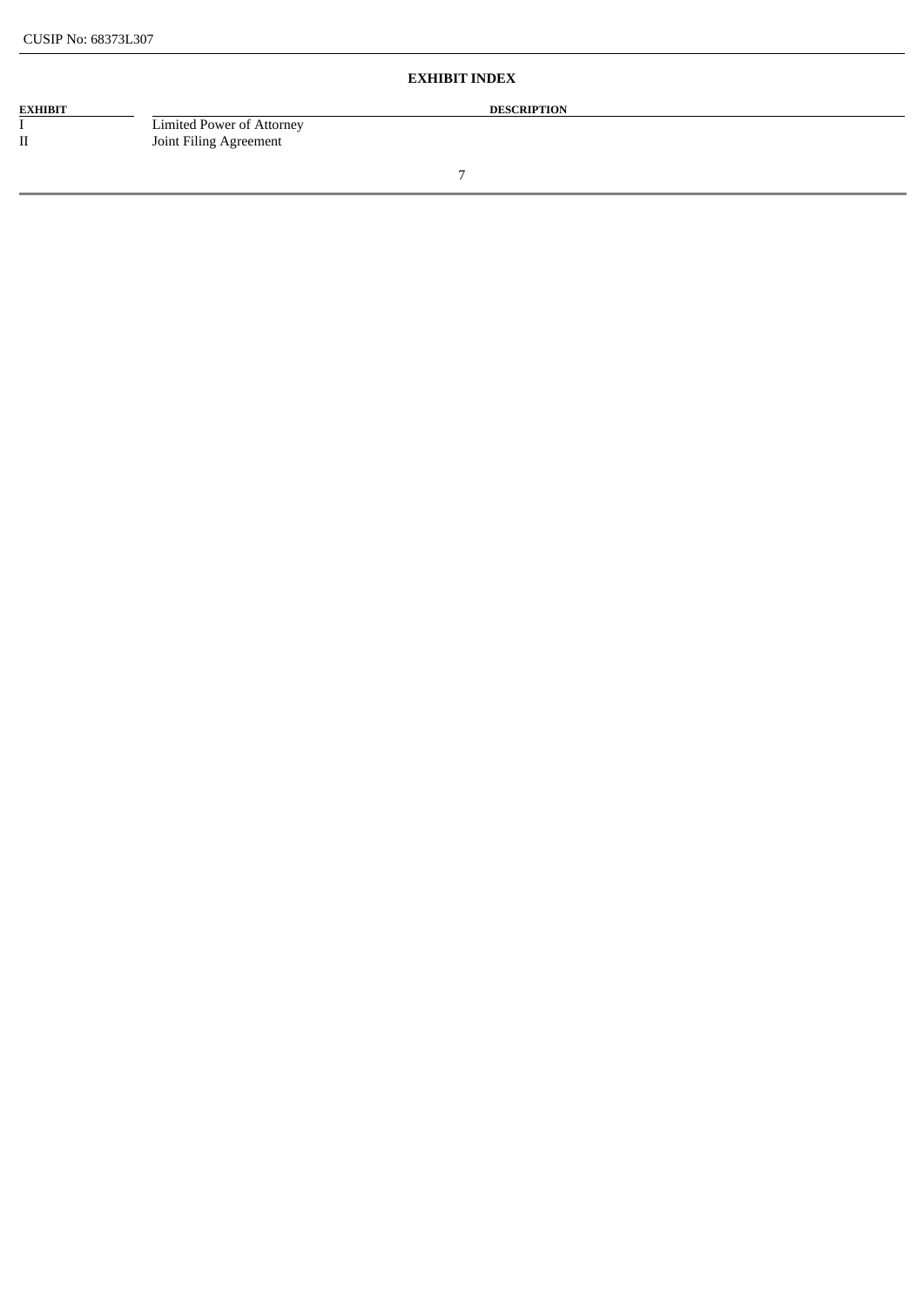#### **Exhibit I**

# **LIMITED POWER OF ATTORNEY**

THIS LIMITED POWER OF ATTORNEY given on the 16th day of July, 2015 by CVI Investments, Inc. (hereinafter called "the Company"), whose Registered Office is situated at PO Box 309GT, Ugland House, South Church Street, George Town, Grand Cayman, Cayman Islands.

WHEREAS, by agreement dated July 16, 2015, by and between the Company and Heights Capital Management, Inc., the Company expressly authorized Heights Capital Management, Inc. to enter into transactions in certain designated areas as defined in the Discretionary Investment Management Agreement attached hereto marked "Appendix l."

NOW THIS DEED WITNESSETH that William Walmsley, Director of the Company, hereby appoints on behalf of the Company the firm of HEIGHTS CAPITAL MANAGEMENT, INC., which through its officers, directors and employees is hereby formally granted limited power of attorney for the purpose of entering into transactions on behalf and for the account of the Company; and to take all actions on behalf of the Company as may be necessary to consummate such transactions, including but not limited to making, negotiating; signing, endorsing, executing, acknowledging and delivering in the name of the Company all applications, contracts, agreements, notes, statements, certificates, proxies and any other instruments of whatever kind and nature as may be necessary or proper in connection with the entering into of such transactions, instructing the transfer of funds where necessary with respect to such transactions, and performing all of the services specified under the Discretionary Investment Management Agreement with respect to such transactions.

IN WITNESS WHEREOF, the Company has caused this Limited Power of Attorney to take effect on the day and year above written.

CVI Investments, Inc.

By: /s/ William Walmsley William Walmsley, Director

8